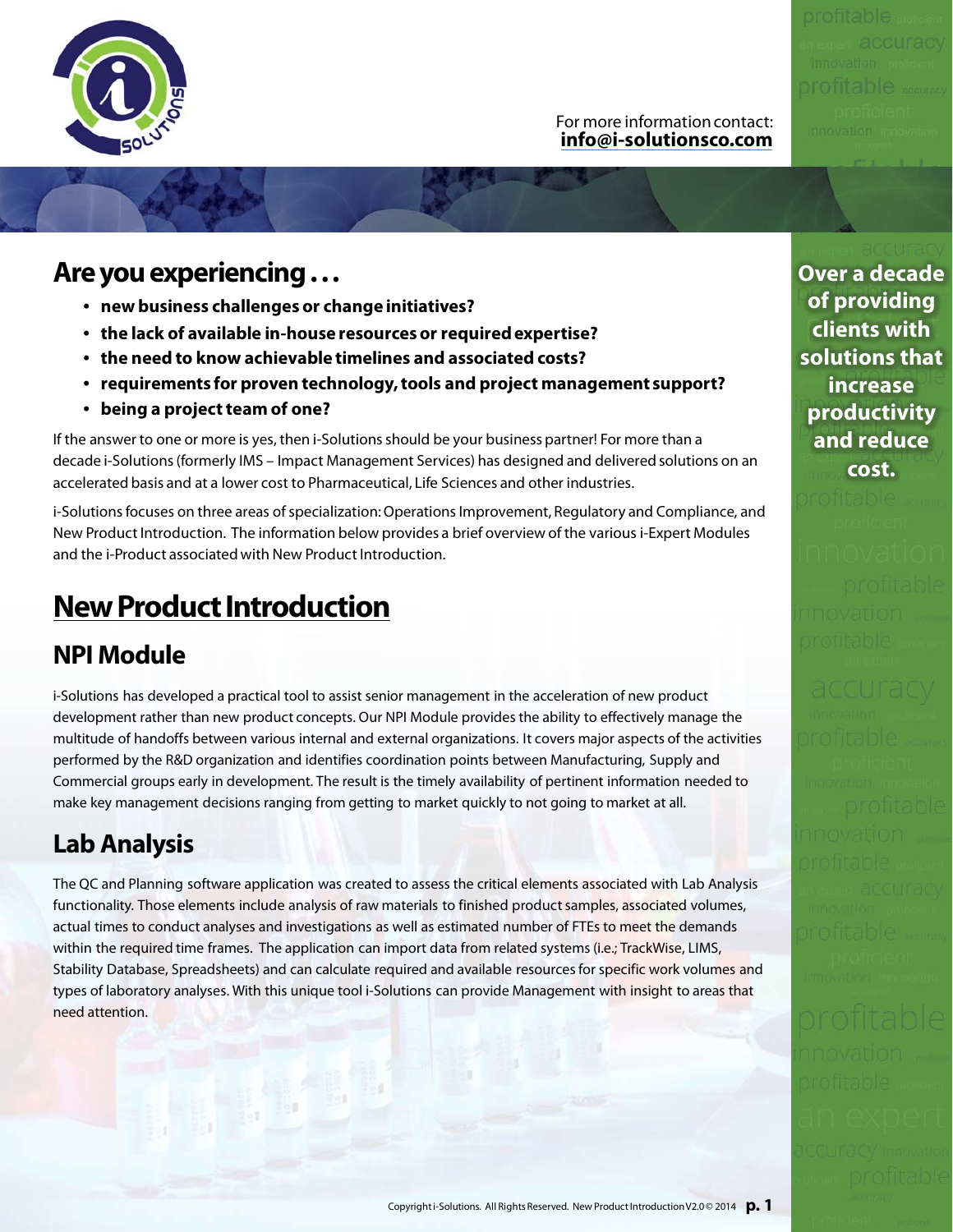

#### For more information contact: **info@i-solutionsco.com**

profitable proficient

innovation profitable

profit and the local property of

# **New Product Introduction (Continued)**

### **Regulatory Database**

i-Solutions' Regulatory Database captures the critical items needed to manage Product Transfers through the transitional regulatory stages. It incorporates:

- the schedule structure based on dose form, strength, pack type and markets;
- regulatory milestones from 'Regulatory Submission Requirements Defined' through 'Receipt of Regulatory Approval';
- milestone durations; and
- assigned resources.

The application provides progress reports including 'Planned and Actual Percentage Complete', overall 'Project S-Curve' and 'Missed Milestone Analysis' against the baseline schedule. The Regulatory Database provides pertinent information needed by Management to foresee and rectify schedule challenges.

# **Design Database**

The Design Database is a tool that facilitates the optimization of manufacturing networks. The nucleus of the tool set and process is data collection, data management and data analysis. The analysis results in business decisions based on factual information, not emotion and politics. The i-Solutions approach of utilizing our Design Database process to investigate, explore, analyze and perform "what-if" scenarios guides clients through decision-making processes. This progression leads to developing concepts, selecting options for detailed study, and identifying scenarios to be modeled. This results in data driven recommended solutions ready for board approval. The i-Solutions methodology is unique in so much as client personnel involvement through the process is not only critical, but is required. The database is customizable and configurable to client requirements. Its inherent integration with i-Solutions' proprietary tools and expert modules allows a project team to hit the ground running.



**Investigational Product Inventory Tracking (IPIT®)** is a cost-effective software system developed by i-Solutions that tracks investigational product inventory during the clinical trial period from production through disposition and product return from clinical site locations. The system captures pertinent information (i.e., Expiration Date, Product ID, Lot Number) via barcodes. It is able to capture disposition and receipt of shipping data from express carrier tracking notifications. IPIT captures Destruction, Lost and Human Trials traceability information. The generation of automated email alerts for critical issues to users and sponsors is part of the system's capabilities. The system is configurable to meet client specific needs, contains full transactional logging and can be operated on a stand-alone, network or web enabled basis.

**"Based on experience**  $\rho \dot{\textbf{r}}$  and  $\textbf{m}$ **exceptional below indox**<br>**execution,**  $P_{\text{e}}$ an expertise accuracy<br>The contract accuracy has built an invaluable set **of world class tools that no one else can induced** profiter." **i-Solutions** 

profitable <sub>upform</sub> **CEO of a Major** accuracy **Pharmaceutical**  *Company* **International**